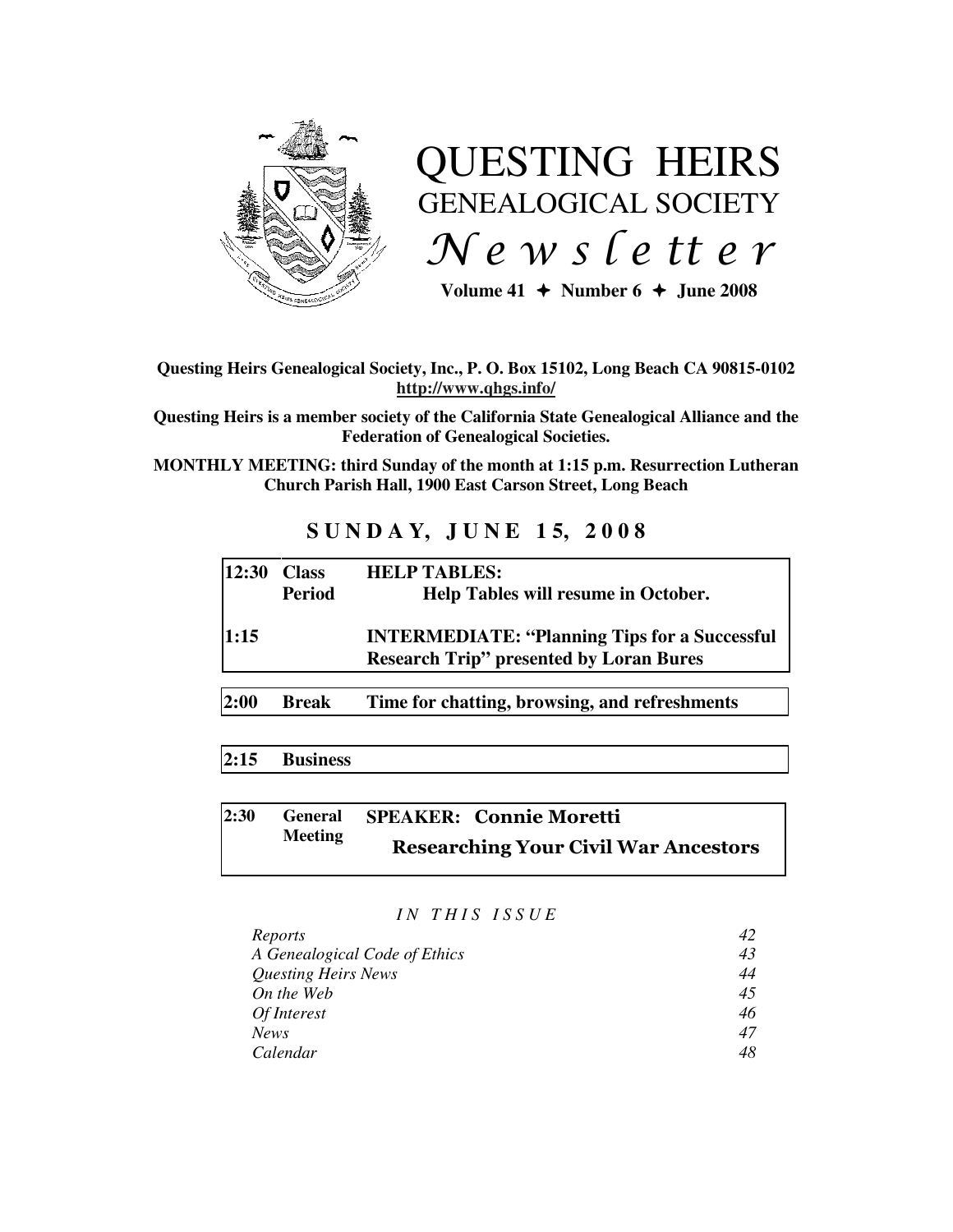## **J U N E M E E T I N G**

#### **INTERMEDIATE CLASS Planning Tips for a Successful Research Trip**

We regret that our planned speaker from The Jewish Genealogical Society of Los Angeles (JGSLA) became ill and was not able to attend our May meeting. We will try to reschedule this topic in the future.

This month's class focuses on research trips. A research trip can be very rewarding, but it won't happen without preparation. Loran will be presenting practical tips to help you get the most out of your research trips.

#### **SPEAKER: CONNIE MORETTI**  Researching Your Civil War Ancestors

Connie will show you how to research your Civil War ancestors, whether they served under Abraham Lincoln or Jefferson Davis. What can be found in the pension files, not only about your male ancestors but your female ancestors also?

**Connie Moretti**, a third-generation Californian, developed her love for genealogy from a storytelling grandmother who enrolled her in Knott's Berry Farm's Covered Wagon Club at age nine. After thirty years as an educator, she started her own consulting business and now works as a professional genealogist. Connie teaches genealogy classes for South Bay Adult School and also served as editor of the South Bay Cities Newsletter for five years. She is the co-author of two genealogy books: *Stepping Stones to Genealogy* and *On the Road: Day Trips to Local Genealogy Research Sites.* Connie is also the author or co-author of *Around the South Bay with Kids, Dixie Manor Days,* and *Tyree H. Bell: Forrest's Fighting Lieutenant.* She is a member of APG, NGS, NEHGS, VGS, NSDAR, USD1812 and was Historian General of the United Daughters of the Confederacy 2004- 2006.

## **M E M B E R S H I P R E P O R T Sally DAVIS (562) 429-7803**

MAY MEETING ATTENDANCE Members: 43 Guests: 5

NEW MEMBER Doris DRAGAN Individual 9/08

#### **F I N A N C I A L R E P O R T David WERTS (562) 431-7790**

| April Income                    | - S | 97.01      |
|---------------------------------|-----|------------|
| <b>April Expenses</b>           |     | \$200.04   |
| <b>Checking Account Balance</b> |     | \$2,249.21 |

## **R E F R E S H M E N T S Georgie (Peterson) LYONS (562) 432-4908**

Thanks to our May hosts: Tricia BURES Cynthia DAY-ELLIOTT Frena DOMINGUEZ Liz MYERS Cheryl TARDIF

| Our June hosts will be: |                 |  |  |  |
|-------------------------|-----------------|--|--|--|
| Laurie ANGEL            | Robert COLLINS  |  |  |  |
| Linda IVERS             | Connie WILLIAMS |  |  |  |

**NOTE: Submissions for the July 2008 Newsletter are due by June 22, 2008.** 

*Copyright* © *2008, Questing Heirs Genealogical Society, Inc.* 

*Permission to reprint original items from this publication is granted, provided that the reprint is used for non-commercial, educational purposes, and that the following notice appears at the end of the article: Previously published in Questing Heirs Genealogical Society Newsletter, Vol. 41, No. 6, June 2008.* 

*This newsletter is published monthly as a benefit for members of Questing Heirs; it is not meant to be sold. Those who are unable to attend our meetings but wish to subscribe to the newsletter may purchase a newsletter-only membership for \$12.00 a year. To join, please use the membership application on the outer cover of this newsletter.*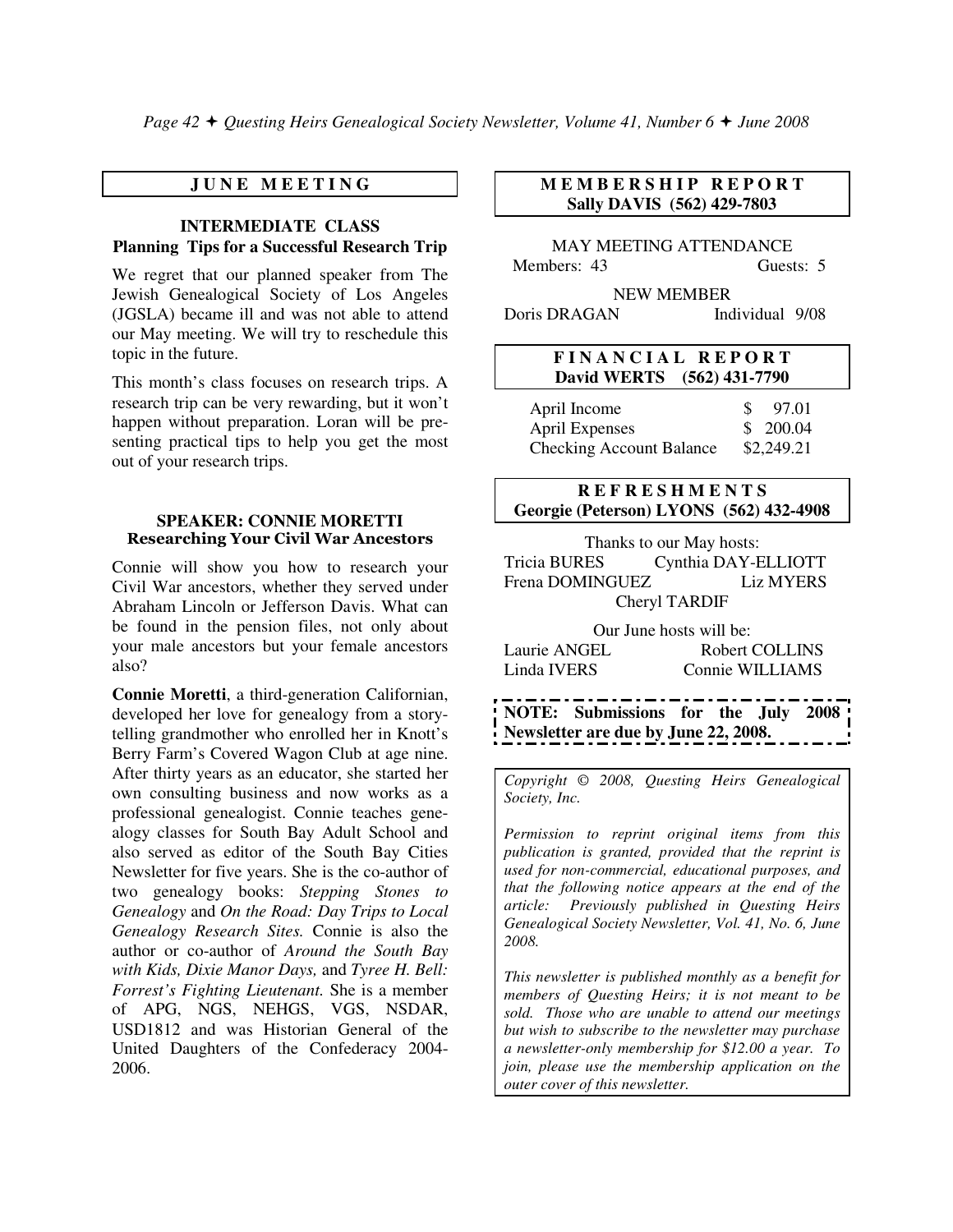## **A GENEALOGICAL CODE OF ETHICS**

In the course of the very informative panel discussion at our May meeting regarding when you may want to hire a professional genealogist, a Code of Ethics was mentioned. To give you an idea what is meant by this term, I will quote below from a brochure developed by the Board for the Certification of Genealogists that is available on the organization's website at http://www.bcgcertification.org.

First, anyone the Board certifies must take the following pledge.

## **The BCG Pledge**

As a practicing genealogist, mindful of my responsibilities to the public, to the genealogical consumer, and to scholarship. I do hereby pledge

- to strive for the highest level of truth and accuracy in all phases of my work;
- to act honorably toward other genealogists and toward the field as a whole;
- to adhere to the Board for Certification of Genealogist's Standards of Conduct;
- and, if engaged in research for others, to act in my client's best interests, and
- to protect my client's privacy, exclusive access, and proprietary rights in the work that has been commissioned.

#### **Standards of Conduct**

#### **To protect the public**

- I will not publish or publicize as fact anything I know to be false, doubtful, or unproven; nor will I be a party, directly or indirectly, to such action by others.
- I will identify my sources for all information and cite only those documents I have personally used.
- I will quote documents precisely, avoiding any alterations that I do not clearly identify as editorial interpretations.
- I will present the purpose, practice, scope, and possibilities of genealogical research within a realistic framework.
- I will delineate my abilities, publications, and/or fees in a true and realistic fashion.

#### **To protect the consumer (client or colleague)**

- I will keep confidential any personal or genealogical information given to me, unless I receive written consent to the contrary.
- I will reveal to the consumer any personal or financial interests that might compromise my professional obligations.
- I will undertake paid research commissions only after a clear agreement as to scope and fee.
- I will, to the best of my abilities, address my research to the issue raised by the consumer and report to that question.
- I will seek from the consumer all prior information and documentation related to the research and will not knowingly repeat the work, as billable hours, without explanation as to good cause.
- I will furnish only facts I can substantiate with adequate documentation, and I will not withhold any data necessary for the consumer's purpose.
- If the research question involves analysis of data in order to establish a genealogical relationship or identity, I will report that the conclusions are based on the weight of the available evidence and that absolute proof of genealogical relationships is usually not possible.

*Continued on page 46*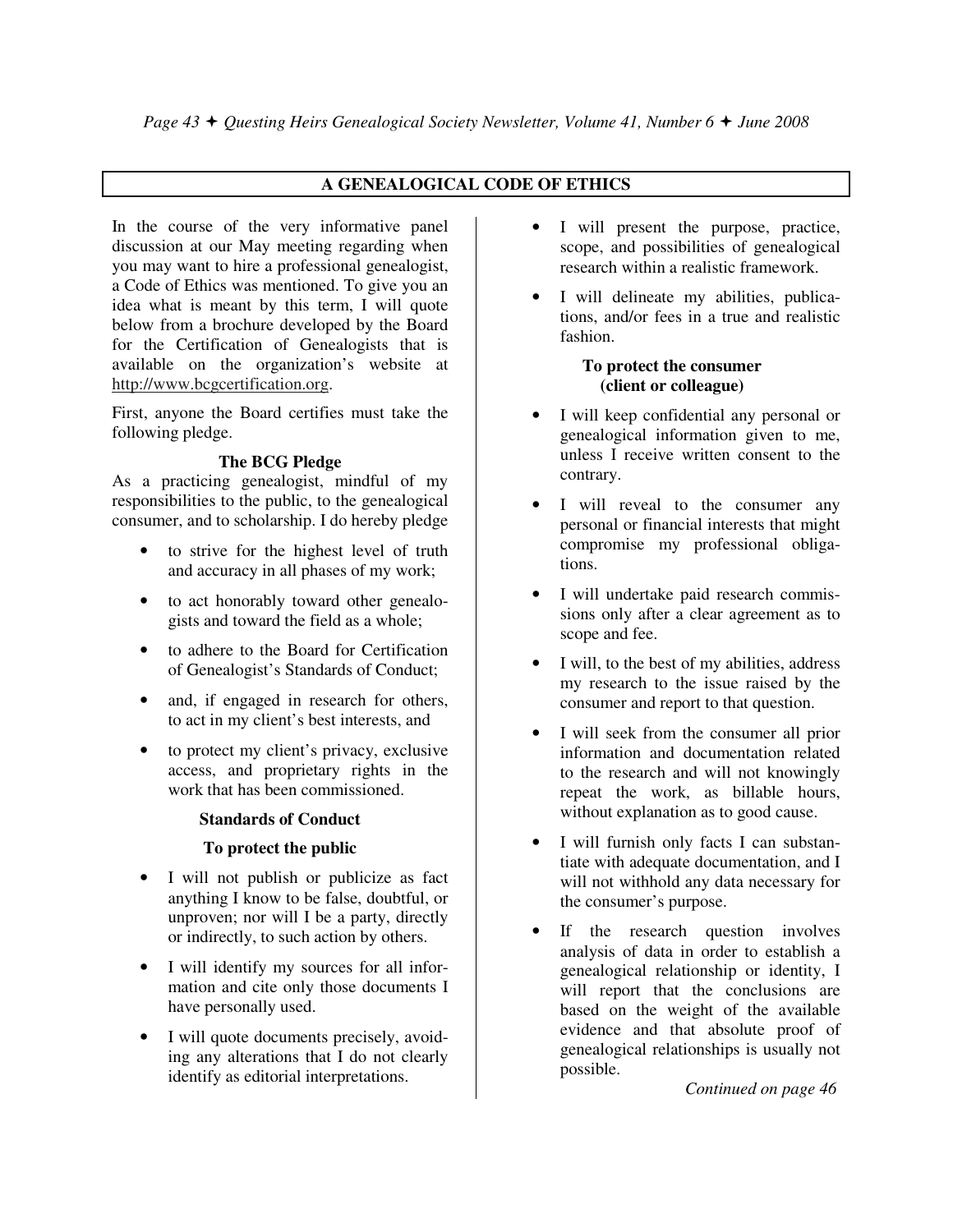## **QUESTING HEIRS NEWS**

#### **PRESIDENT'S MESSAGE**

Did you know what a great job our officers and committees are doing???

Loran Bures is not only handling Programming and Publicity, but he came up with the ideas for our new fundraisers! Your support of them means that we can live within our means and not have to raise the dues.

Sally and Howard Davis are doing a great job of getting the newsletters out. They have even changed out-of-town plans so we can receive program announcements in a timely manner. The Davises also welcome everyone coming in the door to meetings, and right now they are working on preparing a new membership list.

Sandra Hollandsworth, our Secretary, has a hard time writing down everything that's discussed at Board Meetings. Why? Because sometimes we all talk at once! She is real good about getting clarification on what is decided.

David Werts has been our long-suffering Treasurer for many years, and we appreciate the fact that he has not taken the money and run!!

John McCoy, as Past President, put together the May program about using Professionals. His idea of changing from tables to folding chairs was well received, and we will continue with that seating plan. Oh, and John is also our electronics expert.

Linda Artuso is our newsletter editor, and many people have commented to me how much they like our newsletter. She also picks up our mail and accumulates the exchange newsletters.

Rellen Owen has been leading beginners through the basic how-to steps of research. We will miss him at the next couple meetings while he is in Australia.

Tina Yanis is our go-between with the church and also gets refreshments ready for meetings. We appreciate all her efforts—and those of the volunteers who assist with food and cleanup.

Mike Powers has many talents. We benefit from his skills on our website and for designing the logos for our items available from Café Press.

Tina Yanis, Jeanette Jones, Hazele Johnson and I do research free as a community service.

THANK YOU ALL!!!!  $\hat{Liz}$ 

#### **ENROLLMENT IN eScrip**  Dave Werts

A new way our members can painlessly contribute to Questing Heirs is by signing up for eScrip. We are now enrolled in this program that, similar to the Ralph's card plan, refunds to our organization a small amount of club members' purchases at various stores.

Many places participate. Below are just a few.

- $\sum_{i=1}^{n}$  Macy's
- $\triangleright$  Pep Boys
- Bristol Farms
- > Office Max
- > Baja Fresh
- > Claim Jumper
- > Coco's
- > Pick Up Stix

I was surprised at the number of restaurants in our area that participate.

To register, go to www.escrip.com and click on "sign up." You will need to indicate that the Organization is Questing Heirs Genealogical Society. Our Group ID is 500017998. I think either will do; you probably don't need both to sign up.

Once you are at "sign up," just follow the directions. I didn't have any of the store credit cards; so, I just bypassed that page and went on to the next, where I registered two credit cards. It only takes a few minutes.

They say this is a secure system; so, you don't have to worry about your credit card number being stolen. And you don't have to remember what places honor eScrip; just use your card and we will get our portion.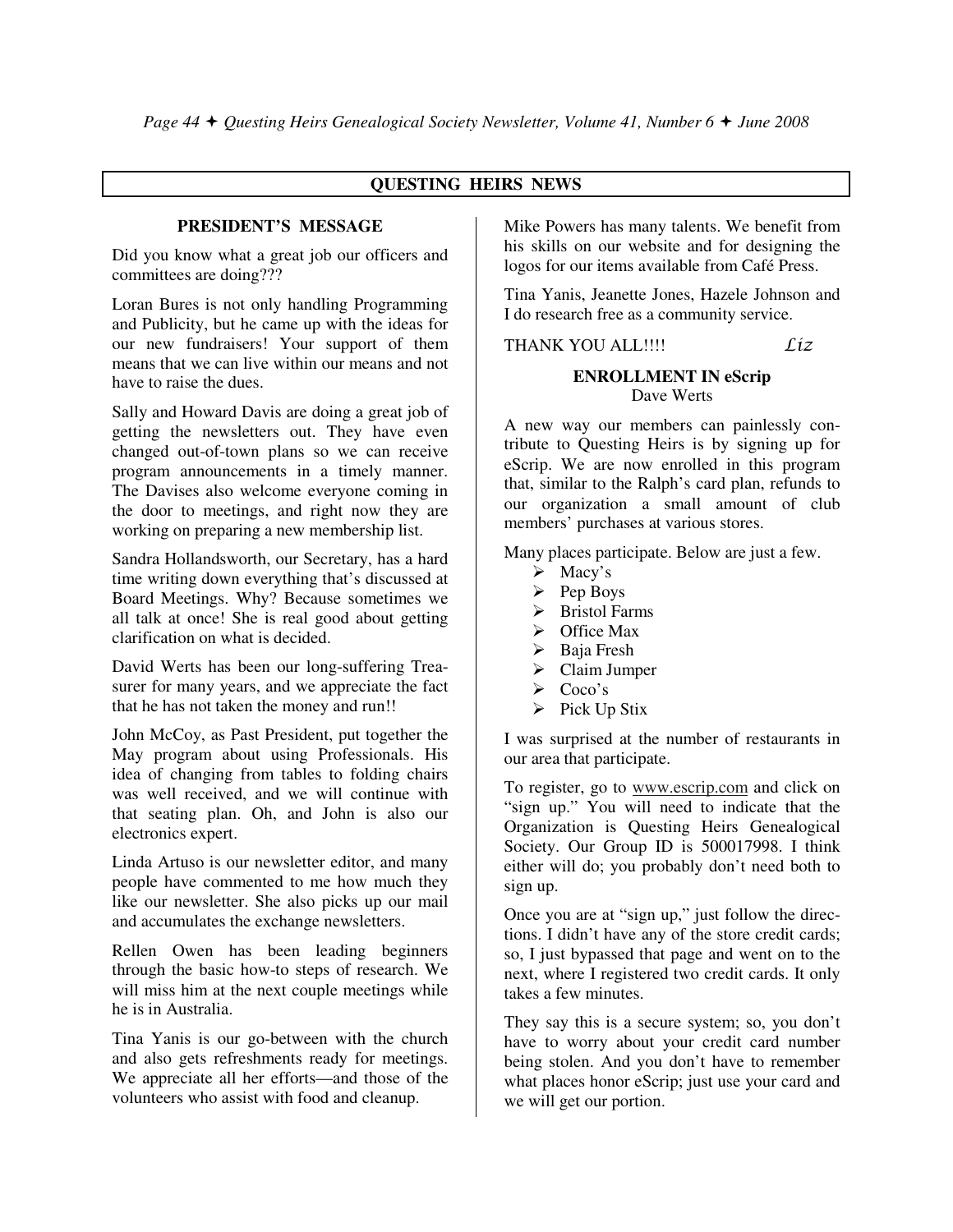## **O N T H E W E B**

#### **UNDERSTANDING DNA RESULTS**

If you've been tested and received the results of your Y-chromosome or mitochondrial DNA test, you may have some questions about what they actually mean. A 28-page eBook titled "I Have the Results of My Genetic Genealogy Test, Now What?" can help answer your questions. It was written by Dr. Blaine Bettinger, who calls himself the "Genetic Genealogist," and you can read or print it for free at his website:

http://www.thegeneticgenealogitst.com.

#### **50 MOST POPULAR GENEALOGY WEBSITES FOR 2008**

Kory L. Meyerink, MLS, AS, FUGA, of Pro-Genealogists, Inc., has published his list of the most popular websites for genealogical searching for this year. If there are any on his list that you haven't visited, why not take a look at them and see what you can find. The list is at http:// www.progenealogists.com/top50genealogy2008. htm.

#### **400 YEARS OF SURREY WILLS**

The Surrey Will Abstracts are among the most valuable research sources for the county of Surrey, and for family and social history generally. Dating from the  $15<sup>th</sup>$  to  $19<sup>th</sup>$  centuries, these fully indexed abstracts of all 28,000 wills proved in the Archdeaconry and Commissary Courts of Surrey (and known still to exist) are now available online exclusively on British Origins [at http://www.britishorigins.com].

They provide a more detailed picture of how our ancestors lived than almost any other genealogical resource. They come from a cross section of society, most testators being people of relatively modest means—artisans, small farmers, tradesmen. Many contain rich details of the testator's property and the value placed upon it—clothes, furniture, tools, land. Even if you don't find any of your own forebears in these records, by searching on date and occupation, you may find people living at the same times and in similar conditions to your ancestors.

The Surrey Will Abstracts provide one of the best sources of any kind for identifying family members. The average will contains the names of ten people and often many more, most of whom are related.

The abstracts include all personal names (testator, beneficiaries, executors, witnesses, overseers and others) with their relationships, place names, occupations, monetary and other bequests, and descriptions of lands. The indexes include the name of every person mentioned over a quarter of a million people. Searches can be made on name and date or by using the "free text" search facility to look for any word in the abstracts.

*The above announcement from Origins.net was reprinted in Eastman's Online Genealogy Newsletter of 14 May 2008. The newsletter is copyright by Richard W. Eastman and is available at http:// www.eogn.com.* 

## **PROFESSIONAL GENEALOGISTS**

As requested of the panel at our May meeting, here are the internet addresses of three organizations that can help you find a professional genealogist.

- Association of Professional Genealogists at www.apgen.org.
- > Board for Certification of Genealogists at www.bcgcertification.org.
- International Commission for the Accreditation of Professional Genealogists [ICAPGen] at www.ICAPGen.org.

The Board for Certification of Genealogists has been discussed elsewhere in this newsletter. The Association of Professional Genealogists also has additional links and helpful information on their "Publications and Resources" page. While these organizations are based in the U.S., they have members around the world.

A few extra copies of the panel's handout will be available at the June meeting if you missed the discussion in May.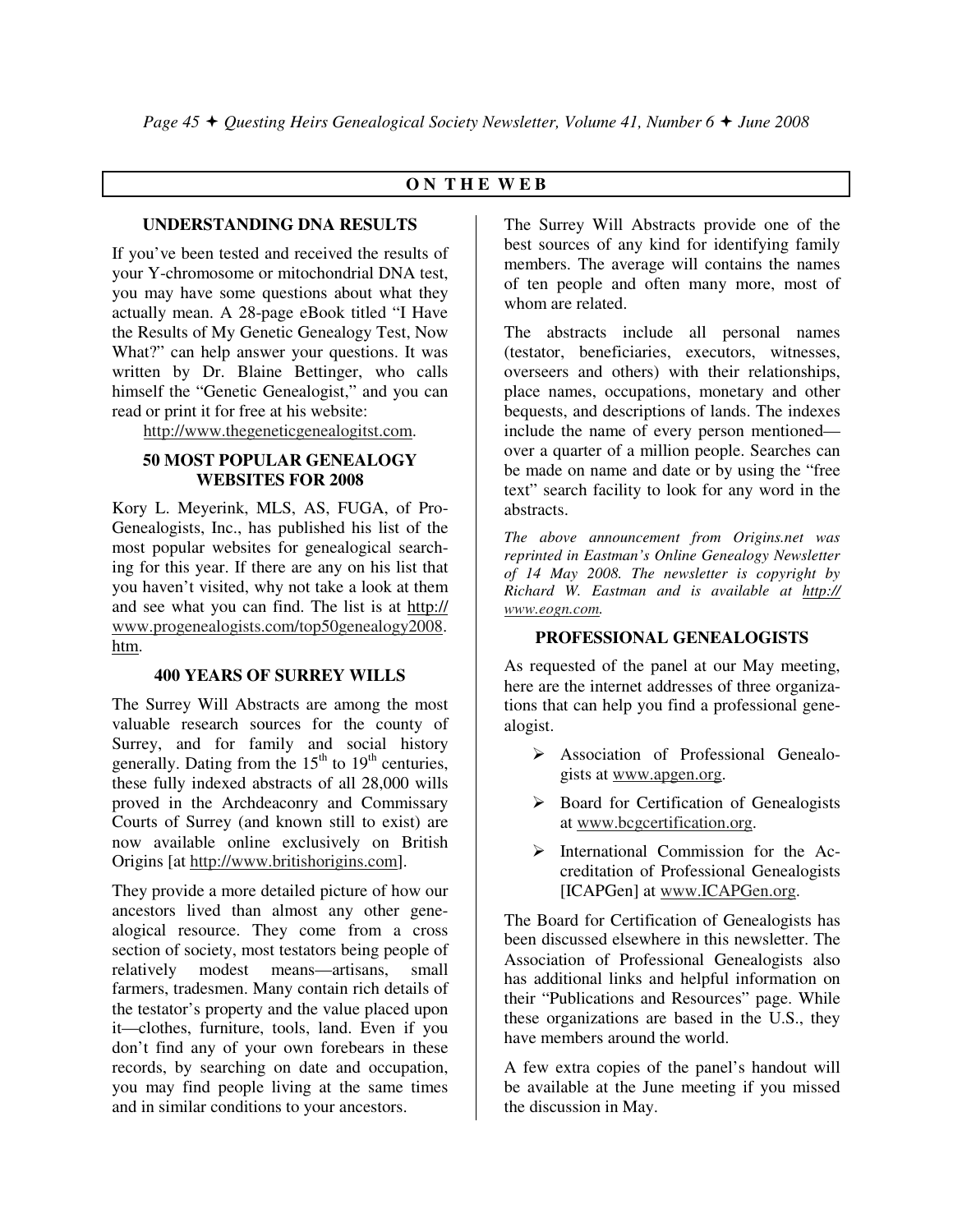## **O F I N T E R E S T**

## **WE LIVE LONGER THAN OUR ANCESTORS**

Life expectancy in the United States has increased to almost 78 years, the country's highest on record, amid a downturn in deaths from heart disease, cancer, and stroke, according to new federal estimates.

The U.S. Centers for Disease Control and Prevention's National Center for Health Statistics said in a report that a child born in the United States in 2005 can expect to live 77.9 years, up from 77.8 in 2004 and continuing a rise dating back decades. U.S. life expectancy was 75.8 years in 1995 and 69.6 years in 1955.

While the numbers are better than they used to be, the United States sadly doesn't take as good care of its citizens as most other industrialized nations. The citizens of 41 other countries live longer than do U.S. citizens. The U.S. infant mortality rate is also higher than many other rich nations.

*The above article is from Eastman's Online Genealogy Newsletter of 18 Sep 2007 and is copyright by Richard W. Eastman. It is re-published here with the permission of the author. Information about the newletter is available at http://www.eogn.com.* 

## $\varnothing$

*Continued from page 43* 

- If I cannot resolve a research problem within the limitations of time or budget established by contract, I will explain the reasons why.
- If other feasible avenues are available. I will suggest them; but I will not misrepresent the possibilities of additional research.
- I will return any advance payment that exceeds the hours and expenses incurred.
- I will not publish or circulate research or reports to which the consumer has a

proprietary right, without prior written consent of the consumer; I will observe these rights, whether my report was made directly to the consumer or to an employer or agent.

#### **To protect the profession**

- I will act, speak, and write in a manner I believe to be in the best interests of the profession and scholarship of genealogy.
- I will participate in exposing genealogical fraud; but I will not otherwise knowingly injure, or attempt to injure, the reputation, prospects, or practice of another genealogist.
- I will not attempt to supplant another genealogist already employed by a client or agency. I will substitute for another researcher only with specific written consent of and instructions provided by the client or agency.
- I will not represent as my own the work of another. This includes works that are copyrighted, in the public domain, or unpublished. This pledge includes reports, lecture materials, audio/visual tapes, compiled records, and authored essays.
- I will not reproduce for public dissemination, in an oral or written fashion, the work of another genealogist, writer, or lecturer, without that person's written consent. In citing another's work, I will give proper credit.

*The BCG Genealogical Standards Manual* is also available for purchase at their website. It contains helpful information on Research Standards and sample reports. Even though we may be doing our own research, we still want to produce reliable and well documented results.

\_ \_ \_ \_ \_ \_ \_ \_ \_ \_ \_ \_ \_ \_ \_ \_

*The Editor*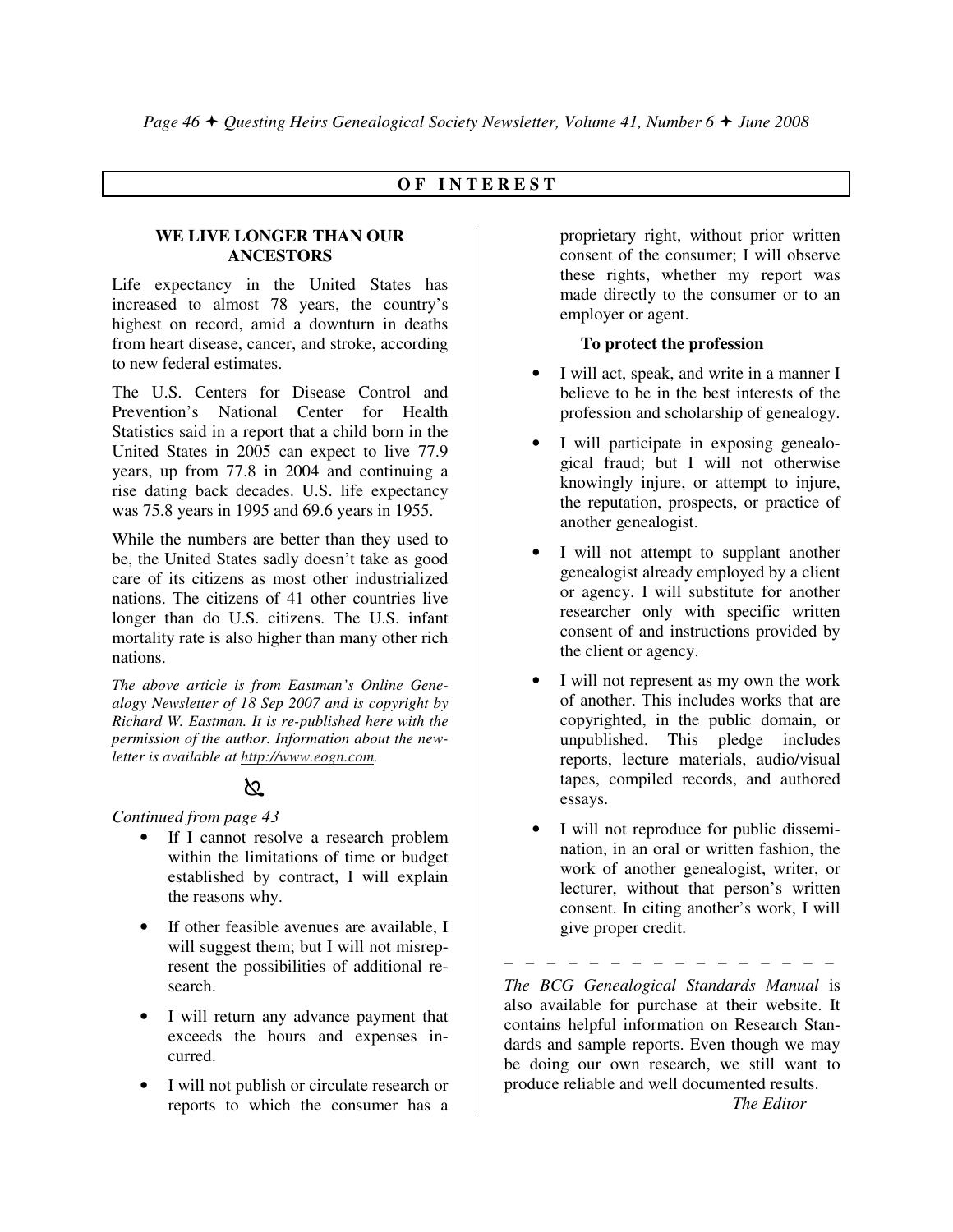## **N E W S**

## **CIS RECORDS**

Two years ago the US Citizenship and Immigration Service (CIS), formerly called the INS, proposed rules to establish a fee-for-service genealogy program. The final rule was published in the Federal Register on May 15, 2008. You may view/download the final rule at: http:// edocket.access.gpo.gov/2008/pdf/E8-10651.pdf. The final rule goes into effect on August 13, 2008.

The reason for the rule was to streamline and improve the process for acquiring genealogically relevant historical records of deceased individuals. Due to the demand for documents which created a backlog, requests under the Freedom of Information Act (FOIA) took months if not years to complete.

As a result of the comments made to the proposed rule the amount per index or record/file request (from a microfilm) will be \$20 and \$35 for a textual record. The original proposal was a range of \$16-\$45 for an index search and \$16 to \$45 for a record/file microfilm request and \$26 to \$55 for a copy of a textual document.

The reason the USCIS must charge for the documents and any search for the records is due to other regulations by the Office of Management and Budget (OMB rule form 1993) all government offices are required that user fees recover the full cost of services provided. USCIS is also mandated to charge a fee to recover the full costs of providing research and information due to the Immigration and Nationality Act.

The types of historical records available under the new program are:

- Naturalization certificate files (C-files) from September 27, 1906-April 1, 1956 (from all federal, state, municipal courts and more);
- Microfilmed alien registration forms from August 1, 1940 to March 31, 1944;
- Visa files from July 1, 1924 to March 31, 1944;
- Registry files from March 2, 1929 to March 31, 1944;
- Alien files numbered below 8 million and dated prior to May 1, 1951.

More information on each of these is contained in the final rule.

To request records under this new program, a special form must be used: Form G-1041 for index or Form G-1041A for records request. I did not find the new forms posted as yet to the USCIS website. Once the program begins, requests may be submitted electronically on the electronic forms through its site http://www. USCIS.gov. When requests are made online then payment form used MUST be a credit card.

Information that must be contained on the form is included in the new rule. When submitting a written request, the only form of payment accepted is a cashier's check or money order in the exact amount. As genealogical request information may only be obtained on deceased individuals, the subject is presumed dead if their birth date is over 100 years old. For those less than 100 information (primary or secondary document—such as death record, published obituary, etc.) must be provided to the satisfaction of the USCIS that the individual is indeed deceased.

> Jan Meisels Allen Director, IAJGS and Chairperson, Public Records Access Monitoring Committee

*Submitted by Liz Myers with Mr. Allen's permission.*

Those who do not look upon themselves as a link, connecting the past with the future, do not perform their duty to the world.

Daniel Webster